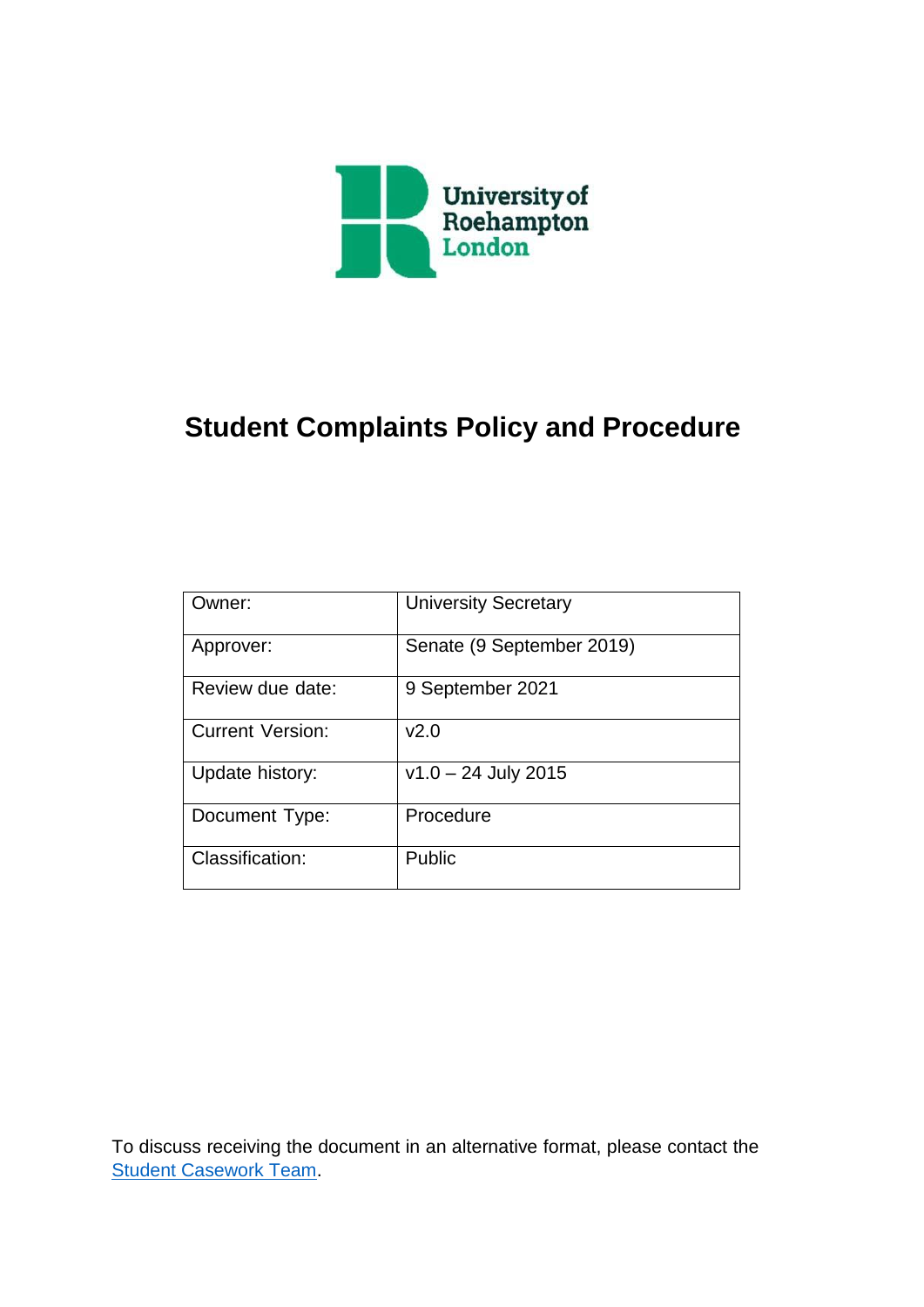# **University of Roehampton**

# **Student Complaints Policy and Procedure**

### **1. Preamble**

- 1.1 The University seeks to provide a student experience that enriches the lives of all students, fosters a culture of positive wellbeing and values their voices. It recognises however that there may be occasions where the level of service provided falls short of the standard that might reasonably be expected, and that this in turn may lead to a student or group of students being dissatisfied.
- 1.2 In circumstances where the level of service falls below the standard that might reasonably be expected, students are entitled to make their concerns known and, if this does not resolve the matter, pursue a formal complaint. The Student Charter expresses that the University should take clear and appropriate action when things go wrong and this policy and procedure sets out the responsibilities of both students and the University where a student or group of students wishes to pursue a complaint.
- 1.3 Students are reminded that advice on this policy can be sought from the designated academic advisor within Roehampton Students' Union (who are independent to the University) and thereafter from the Student Casework Team in the Governance & Legal Office. This is alongside the more general support available from the Wellbeing Team, the University Chaplaincy, College Life Development Officers and Academic Guidance Tutors.
- 1.4 It is important to note that students are entitled to express concerns and bring complaints without fear of reprisal or victimisation and the University will deal with complaints fairly, seriously and, where appropriate, in confidence. The University will not normally accept anonymous complaints because this will impact on its ability to conduct a fair and thorough investigation. Where a complainant wishes to remain anonymous, the University may take action in respect of the matters raised, but this will not normally be considered a complaint under this policy and procedure.
- 1.5 No student will be prejudiced as a result of submitting a genuine complaint. Where there is evidence that a complaint is frivolous or vexatious in nature the University reserves the right to refuse to hear the complaint.
- 1.6 If a group of students wish to make a complaint, the University will ask one student to be the nominated point of contact and will require written authorisation from all students in the group to this effect. The function of this one student will be to act as a conduit for written information to be passed to and from the Student Casework Team to the larger group of students. In these circumstances, the Student Casework Team will contact all students making the complaint to advise that all communication should be in writing and routed through this one student.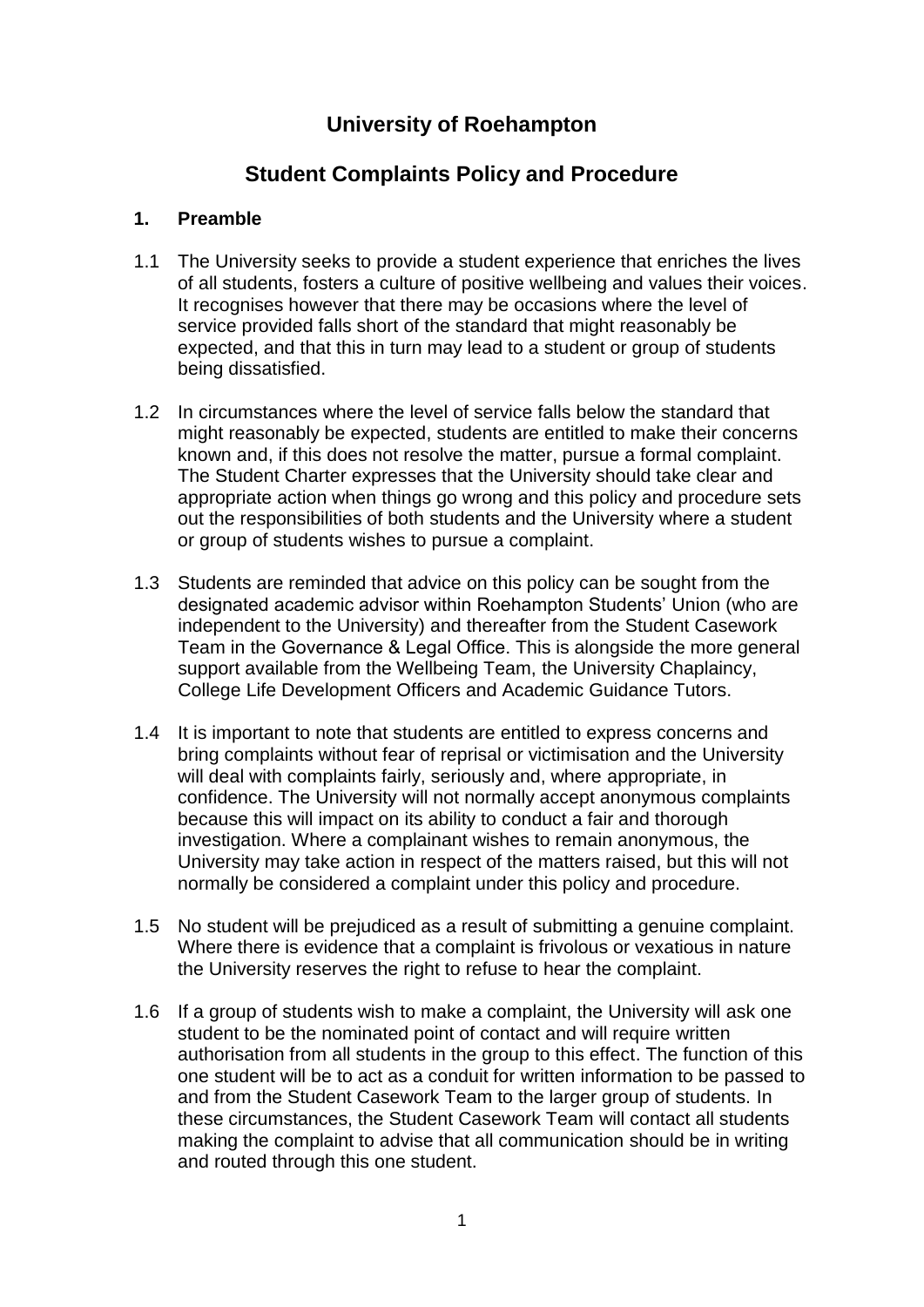- 1.7 The University reserves the right to vary the complaints procedure in the interests of fairness, where it is necessary to do so on the grounds of health and safety or where it needs to make reasonable adjustments under relevant equality legislation.
- 1.8 The UK Quality Code for Higher Education has listed as a core practice that all institutions should have fair and transparent procedures for handling complaints and appeals which are accessible to all students. In addition, institutions should be in a position to learn from the outcomes of concerns, complaints and appeals to improve the overall student experience. In pursuit of this objective, the Governance & Legal Office will provide an annual report to Senate and Council concerning the operation of this policy and any recommendations for future enhancements.

#### **2. Scope and Definitions**

2.1 For the purpose of this policy, the University has adopted the same definition of a complaint as provided by the Office of the Independent Adjudicator in *The good practice framework: handling student complaints and academic appeals (2016)*, specifically:

*"An expression of dissatisfaction by one or more students about a provider's action or lack of action, or about the standard of service provided by or on behalf of the provider."*

As such, examples of complaints which would fall within the parameters of this policy include, among others:

- 2.1.1 Failure by the University to meet its obligations including those outlined in programme documentation or the Student Contract;
- 2.1.2 Misleading or incorrect information in prospectuses or promotional material or other information provided by the University;
- 2.1.3 Concerns about the delivery of a programme, including teaching, administration or supervision, including that provided by a partner institution where the complainant has already exhausted the partner institution's internal procedures;
- 2.1.4 Poor quality of facilities, learning resources or services provided by the University;
- 2.1.5 Complaints involving other organisations or contractors providing a service on behalf of the University where it has been agreed that the University is the appropriate channel for complaint.
- 2.2 It may be more appropriate to deal with some issues with alternative University policies or procedures including the following:
	- 2.2.1 [Academic Appeals Procedure](https://www.roehampton.ac.uk/corporate-information/quality-and-standards/academic-regulations/)
	- 2.2.2 [Student Disciplinary Regulations](https://www.roehampton.ac.uk/corporate-information/policies/)
	- 2.2.3 [Fitness to Practise Policy and Procedure](https://www.roehampton.ac.uk/corporate-information/policies/)
	- 2.2.4 Fitness to Study [Policy and Procedure](https://www.roehampton.ac.uk/corporate-information/policies/)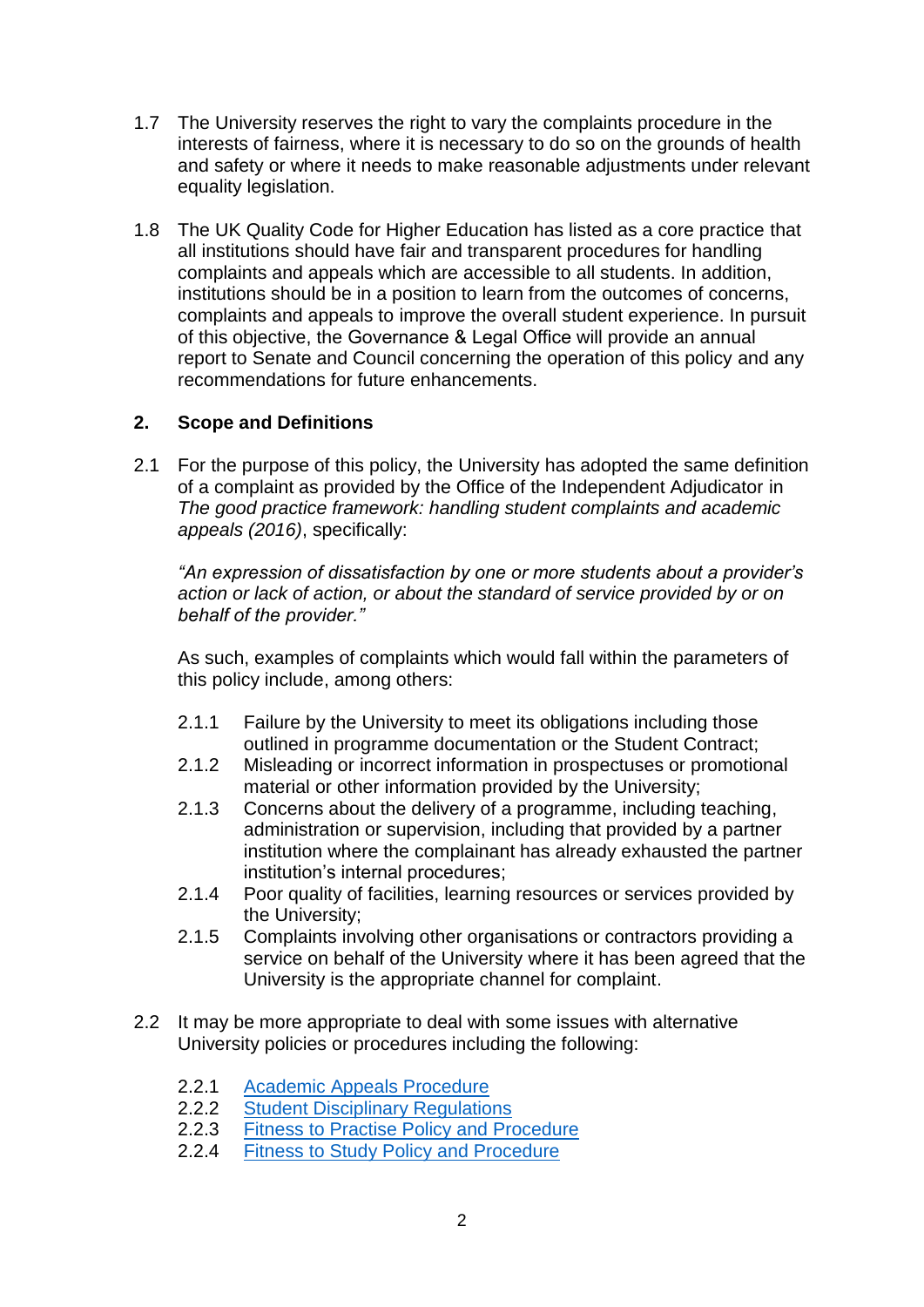Where a complaint is submitted that would be more appropriately considered under another policy or procedure, the student will be advised accordingly by the Student Casework Team. Where a student is unclear about the appropriate policy or procedure to use, they can contact the Student Casework Team for advice.

- 2.3 Where an alternative policy (such as a Human Resources policy) is determined to be the appropriate mechanism to investigate the matter, the student(s) raising the complaint shall normally be advised by the Student Casework Team of the outcome of the investigation insofar as it pertains to the complaint raised and where data protection and confidentiality considerations allow.
- 2.4 For formal complaints at Stages 2 and 3 of the procedure, the Student Casework Team will be responsible for keeping all parties to a complaint updated on its progress, paying due regard to data protection and confidentiality.
- 2.5 Students on placement are entitled to bring complaints about their placement experience should they feel it necessary. Whether the complaint is dealt with by the University, by the employer or by the placement provider is decided by which organisation has responsibility for the incident being complained about and in accordance with the relevant agreement. A student who wishes to raise a complaint regarding their placement experience, but is unsure who has responsibility for dealing with the complaint should contact their Placement Convenor/Programme Convenor in the first instance for guidance.
- 2.6 Students studying at partner institutions can raise a complaint under this procedure if it relates to the academic provision of their programme and where they have exhausted local complaint procedures. Other complaints will normally be considered only by the partner institution. The University reserves the right to refer a student complaint back to the partner institution for consideration where the student has not followed or completed the partner's complaints procedures.
- 2.7 Students are reminded there is no ground for complaint or appeal on a matter of 'academic judgment'. The Office of the Independent Adjudicator states that academic judgment is not any judgment made by an academic, but a judgment that is made about a matter where only the opinion of an academic expert will suffice. Examples of matters of academic judgment include judgments about assessment, overall degree classification, professional suitability, research methodology and the learning outcomes of a particular course and how to teach these.
- 2.8 Complaints about the admissions process will be considered under Stages 2 and 3 of the Complaints Procedure. The University will not issue a Completion of Procedure Letter in respect of complaints submitted about the admissions process, because such complaints are generally not eligible for consideration by the Office for the Independent Adjudicator.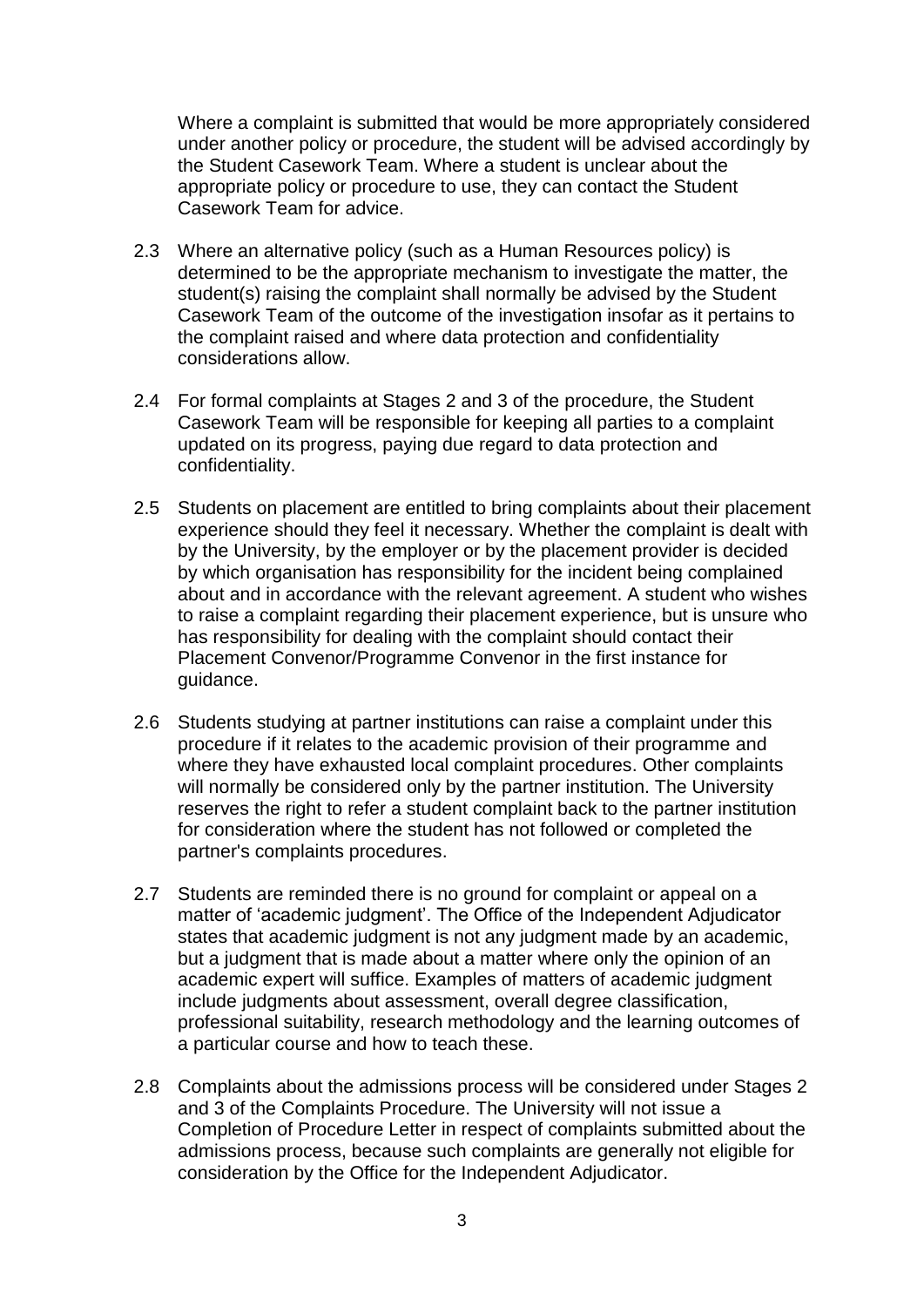### **3. Stage 1 – Early Resolution**

- 3.1 Students are encouraged to make use of the local channels that exist for raising concerns, including through Student Representatives, as part of the Programme Board or in discussions with an Academic Guidance Tutor. It is also recognised that a student may raise a concern with any member of the University. If the member of staff in question is not the appropriate person to consider the concern, they should refer the student to the appropriate member of staff. Roehampton Students' Union can advise students on the appropriate members of staff with whom concerns can be raised.
- 3.2 Students are also reminded about other policies which may be of greater relevance in their circumstances, including the Dignity and Respect Policy, Equality and Diversity Policy and Sexual Violence Policy, and the avenues that exist within these policies for progressing with concerns.
- 3.3 Where the local channels of seeking to resolve a concern informally do not sufficiently respond to the concern, students should first complain informally to the member of staff most closely aligned to the root of the concern to seek an early resolution. This may be a tutor, Module or Programme Convenor, a Supervisor, Head of College or Head of a University Service. It is expected that most concerns can be resolved relatively easily and informally at an early stage and the University encourages all parties to seek to reach a mutually agreeable outcome at this informal stage.
- 3.4 Concerns should be raised as soon as possible after the incident being complained about arises. Informal concerns which are raised three months after the incident occurred will normally be deemed to be out of time and will not be considered unless the student provides a good reason, supported by evidence, for the delay. The University will determine what constitutes a good reason for the purposes of this paragraph.
- 3.5 It is recognised that on occasions exceptional circumstances may exist meaning that a student feels unable to contact the most relevant member of staff about their concern. In these circumstances, students are encouraged to contact other members of staff within the same department (for instance Head or Deputy Head of Department, Director or Deputy Director of School, Head of College or another manager). Where possible, it is incumbent upon that member of staff to seek to resolve the concern informally with the student.
- 3.6 If the concern is not satisfactorily resolved through these discussions, and to continue with this Procedure, students should submit a formal Stage 2 Complaint to the Student Casework Team.

## **4. Stage 2 – Formal Stage Complaint**

4.1 A student who wishes to proceed to a Stage 2 Formal Complaint will need to email the Student Casework Team [\(studentcomplaints@roehampton.ac.uk\)](mailto:studentcomplaints@roehampton.ac.uk)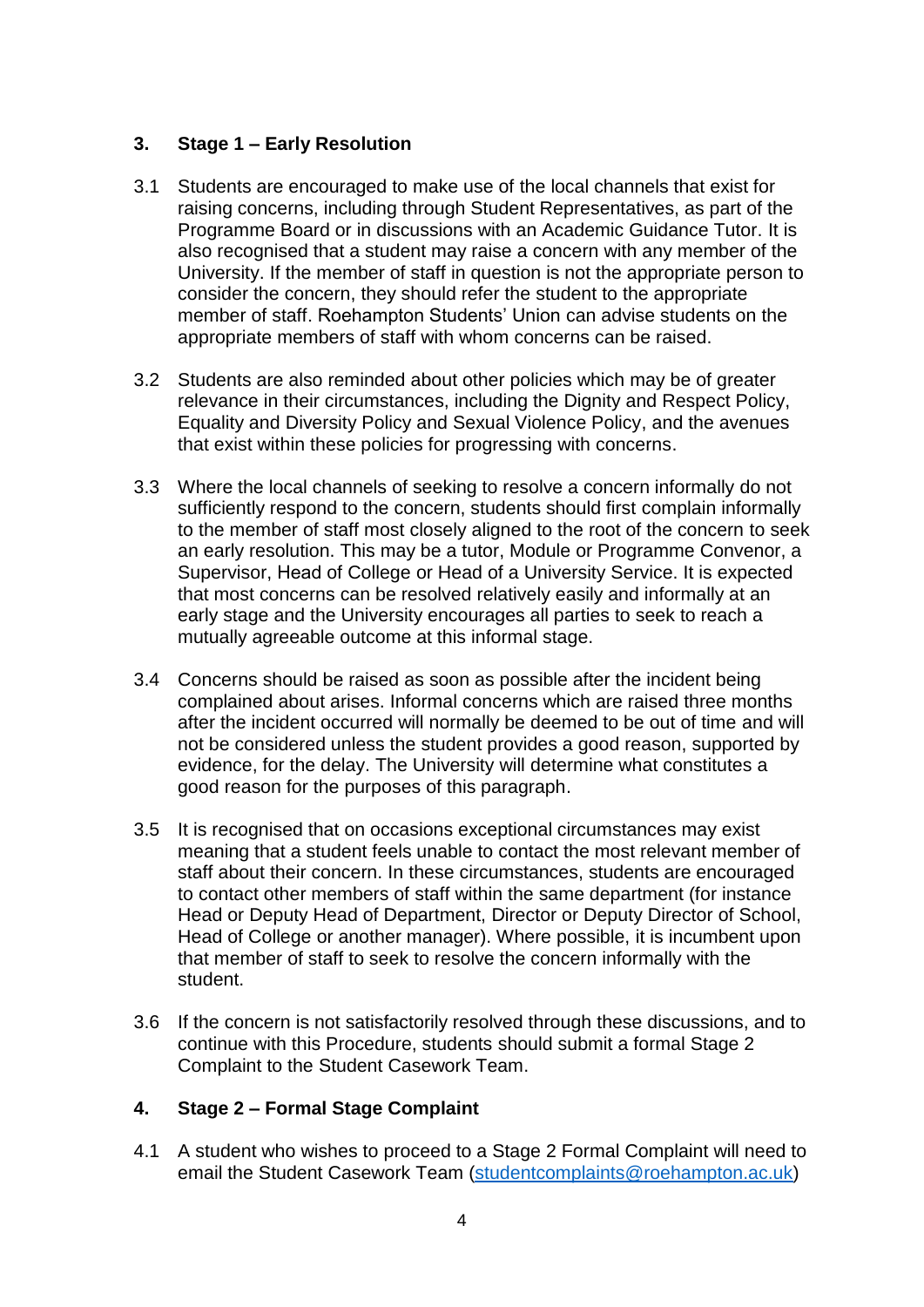with details of their complaint and how they have sought to resolve the complaint through the Informal Stage 1 route. The formal notification should be received within three months of the incident occurring in order for the matter to be considered. The Student Casework Team will be a student's point of contact throughout this process.

- 4.2 On receipt of the formal complaint, the Student Casework Team will acknowledge receipt within five working days and will advise the student whether the complaint will be considered under this Procedure. In doing so, the Student Casework Team may consider one or more of the following nonexhaustive list of factors:
	- 4.2.1 Whether the Formal Stage Complaint is brought within three months of the incident in question and, if not, whether in the view of the University the student(s) has provided a compelling reason, supported by evidence, as to why the complaint should be heard outside of this timeframe;
	- 4.2.2 Whether the student(s) has exhausted informal routes of resolution outlined in Stage 1 - Early Resolution Procedure;
	- 4.2.3 Whether the Student Complaints Policy and Procedure is the most appropriate policy to investigate the matter or whether a more appropriate policy should apply;
	- 4.2.4 Whether there is evidence that the claim is spurious, frivolous or vexatious in nature.
- 4.3 Following consideration of one or more of the factors identified in section 4.2 the Student Casework Team has the discretion to:
	- 4.3.1 Appoint an impartial investigator to investigate the complaint under this Procedure;
	- 4.3.2 Decide that an alternative policy/procedure (such as one where investigation is carried out by Human Resources under their relevant policy) is more appropriate to investigate the matter and refer the matter to the relevant person/department;
	- 4.3.3 Refer the student(s) back to Stage 1 of this Procedure to seek an informal resolution and, if necessary, signpost appropriate member(s) of staff for the student to speak to;
	- 4.3.4 Reject the complaint and direct the student(s) to the Stage 3 Review Process.
- 4.4 Complaints will not normally be accepted from third parties (such as relatives or solicitors).
- 4.5 As part of the acknowledgement to the student (as required under section 4.2), the Student Casework Team will need to advise which course of action under section 4.3 will be adopted. Where the decision is to refuse for the complaint to be heard under Paragraph 4.3.4, the student will be given details of the Stage 3 Review Process. At this stage of the procedure, there is no other right to appeal for a student against any of the other outcomes determined by the Student Casework Team.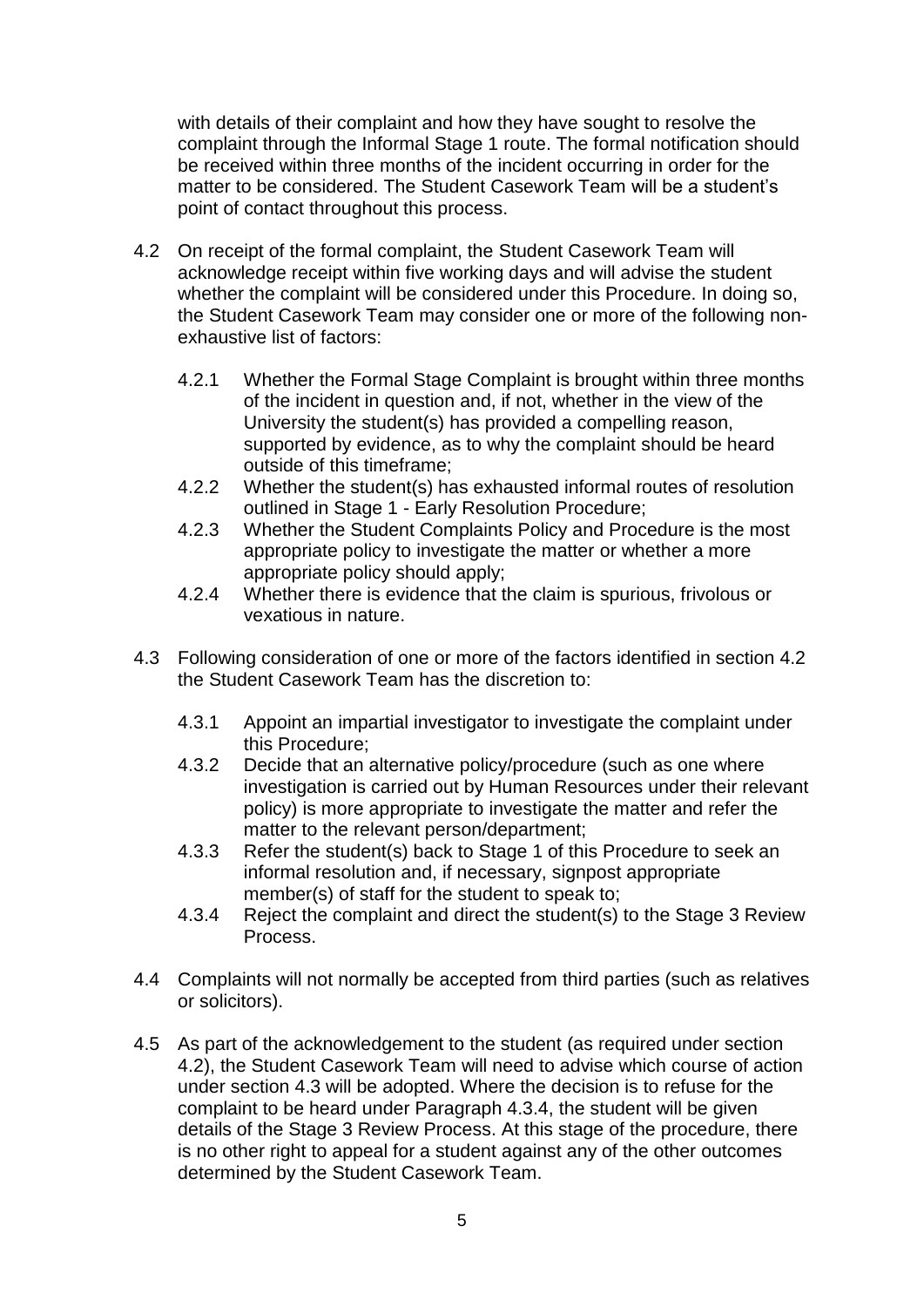- 4.6 Where the Student Casework Team determines that the complaint should be investigated under this Procedure, the Student Casework Team shall appoint an investigator. This person will normally be an individual within the institution with sufficient seniority and impartiality to investigate the matter. In exceptional circumstances, it may be necessary to appoint an investigator from outside of the University and this provision provides the Student Casework Team with the ability to do this if this will enable a fair and transparent investigation.
- 4.7 The investigator will be responsible for investigating the complaint including reviewing documents, correspondence and relevant policies and procedures and, where necessary, interviewing individuals who, in the opinion of the investigator, will be able to facilitate the finding of fact. The investigator will be provided with procedural advice and guidance from the Student Casework Team, and will produce a report setting out the results of their investigation and a recommendation as to whether or not the complaint should be upheld.
- 4.8 Following receipt of the investigation report, the Student Casework Team will determine whether a remedy is appropriate and, if so, the nature of such a remedy. The Student Casework Team will also determine whether the case should be referred for further consideration, for example, under the staff disciplinary procedures.
- 4.9 The formal written outcome letter along with details of any remedy (if applicable) needs to be provided to the student(s) by the Student Casework Team within 60 days of the date of the letter of acknowledgement. If the investigation cannot be concluded within 60 days, the student will be informed of the progress of the investigation along with a revised date for a formal written response. The formal letter should outline the reasons for the decision reached along with guidance on how a student can appeal against the decision and the grounds on which they can do so.
- 4.10 A Stage 2 Formal Stage Complaint is concluded when the formal written outcome letter is sent to the student.

#### **5. Stage 3 – Review Process**

- 5.1 Students who are dissatisfied with the outcome of Stage 2 may request a review of the outcome on the basis of one or more of the following grounds:
	- 5.1.1 There has been a material procedural irregularity or clear breach of due process which has demonstrably affected the outcome of the Stage 2 Complaint;
	- 5.1.2 The outcome at Stage 2 is unreasonable given the facts of the case;
	- 5.1.3 There is material new evidence which the student was unable for valid and evidenced reasons – to provide when the Stage 2 complaint was made and which would have materially affected the outcome of the Stage 2 complaint.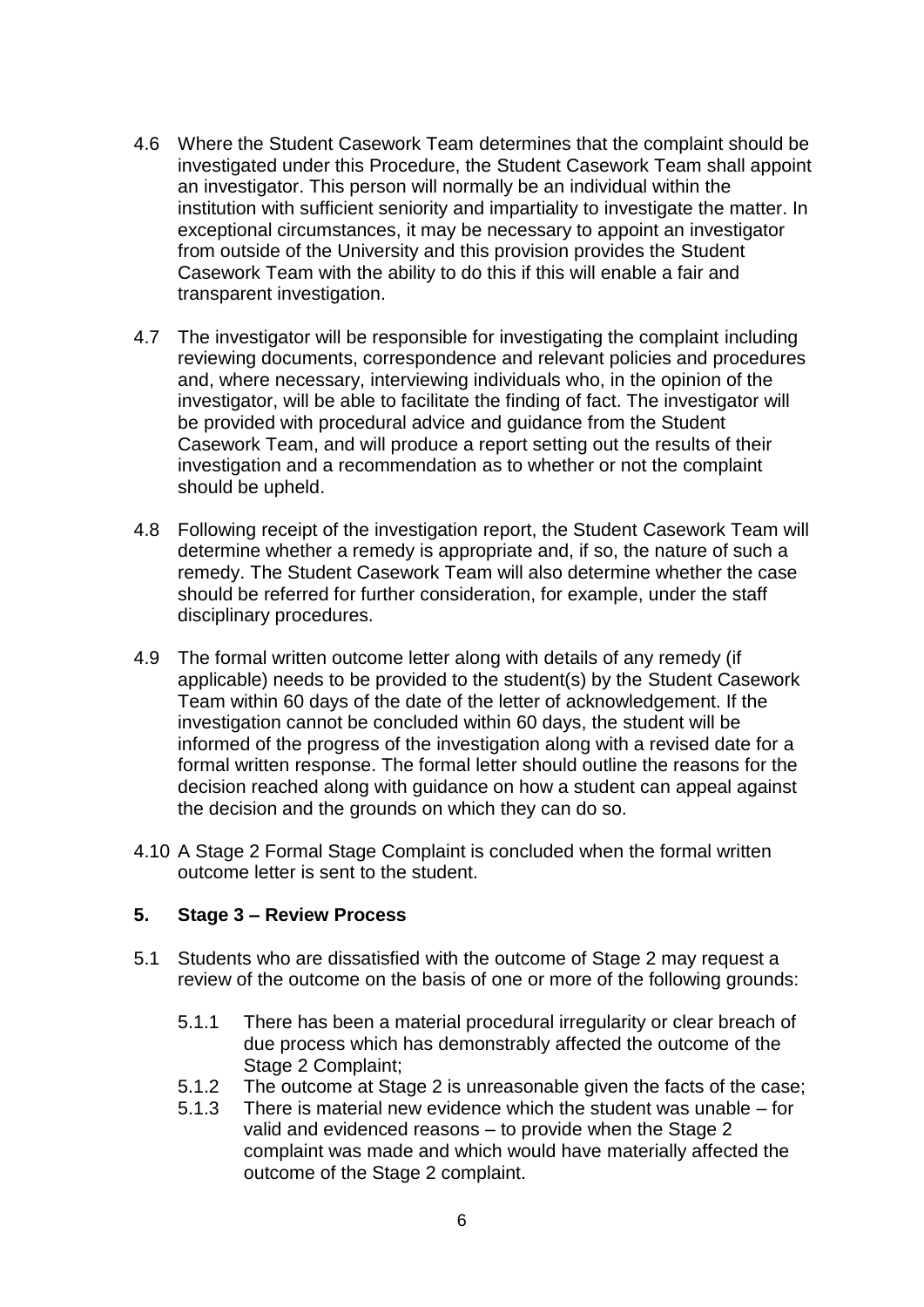- 5.2 This review stage will not normally consider issues afresh or involve a new investigation. A complaint must have been considered and concluded at Stage 2 before it can be escalated to this Stage 3.
- 5.3 A student who wishes to trigger the Stage 3 Review Process must do so within 14 days of the date of the Stage 2 Formal Written Outcome Letter or relevant decision under paragraph 4.3 by emailing the University Secretary [\(studentcomplaints@roehampton.ac.uk\).](mailto:studentcomplaints@roehampton.ac.uk) The request for a Stage 3 Review must identify the ground(s) for review (see paragraph 5.1 above) and provide a clear explanation of why the ground for review applies and the evidence in support.
- 5.4 An application under the Stage 3 Review Process will normally be dismissed and not considered if it is not submitted within 14 days. An application for a Stage 3 review submitted outside of this timeframe will only be considered where the student provides a good reason, supported by evidence, for the delay. The University will determine what constitutes a good reason for the purposes of this paragraph.
- 5.5 On receipt of a valid request for review under this Stage, the University Secretary will acknowledge receipt of the review within 5 days and forward the relevant documentation to the University's Pro Vice-Chancellor (or nominee) who will consider the Review.
- 5.6 The review and notification of the outcome of the review to the student(s) by the University Secretary will normally be completed within 14 days of submission of the Stage 3 complaint.
- 5.7 The review process will determine whether the ground(s) for review have been established and whether any action needs to be taken by the University. The action that could be taken includes:
	- 5.7.1 Upholding the Stage 2 decision and maintaining any remedy offered.
	- 5.7.2 Upholding the Stage 2 decision and varying any remedy offered.
	- 5.7.3 Overturning the Stage 2 decision and substituting a new decision and/or remedy.
	- 5.7.4 Overturning the Stage 2 decision and referring the complaint for further investigation, either from the original investigator or otherwise, following which the PVC (or nominee) will substitute a new decision and/or remedy.
- 5.8 The formal written response to the student(s) concludes the Stage 3 Review Process and is the final stage of the complaints procedure available within the University. As such, a Completion of Procedures Letter will be issued at this point. The Completion of Procedures Letter will confirm that the University's internal complaints procedure has been exhausted.